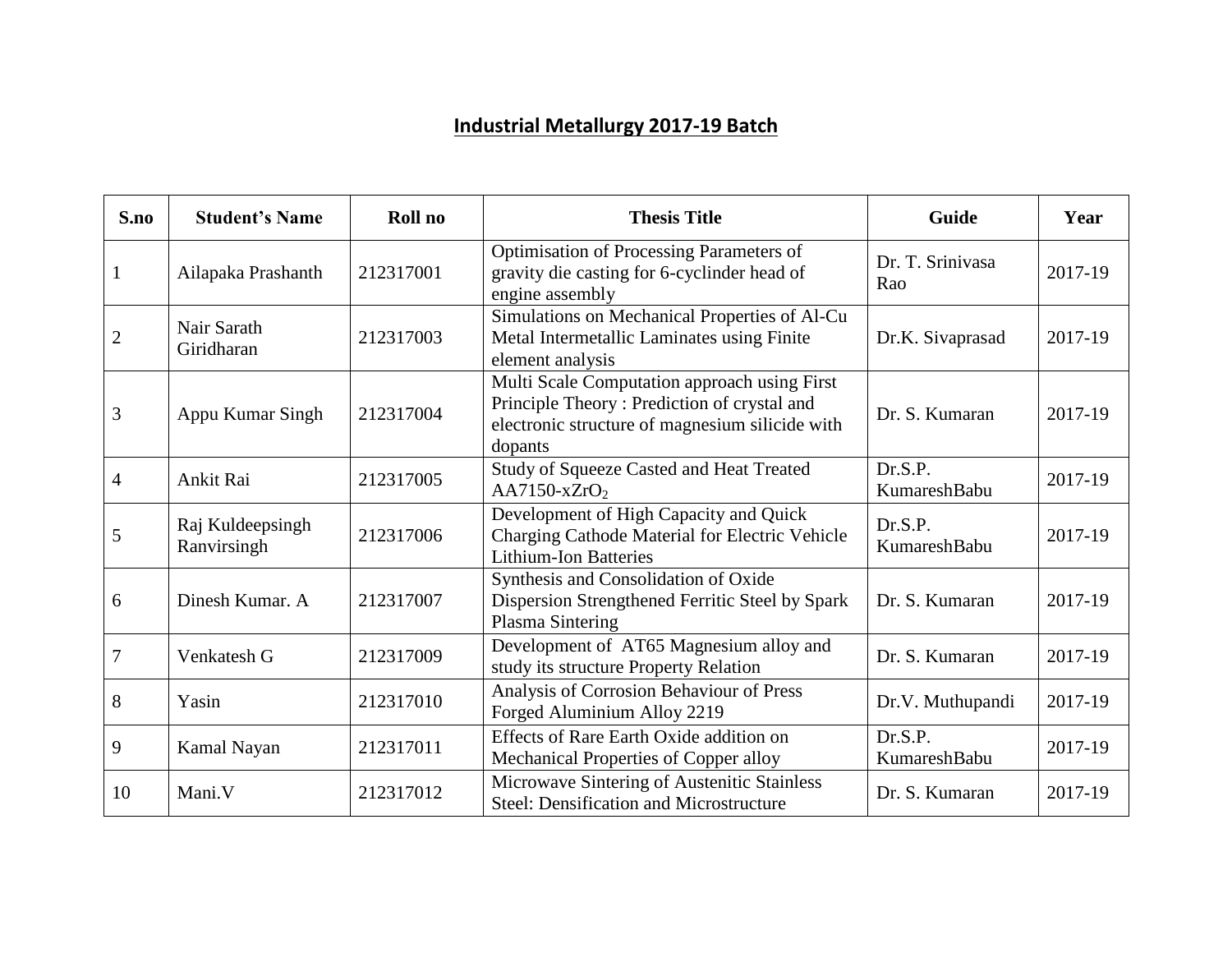|    | T.D. Manideepika | 212317013 | Deep Drawing and Incremental Forming of<br>C103 Alloy-Simulation and Experimental<br>Analysis | Dr.K. Sivaprasad | 2017-19 |
|----|------------------|-----------|-----------------------------------------------------------------------------------------------|------------------|---------|
| 12 | Aswin Kumar.C    | 212317014 | Fabrication and Characterization of Mg-4Li-3Sn<br>(LT43) alloy for Bio-resorbable implants    | Dr. S. Kumaran   | 2017-19 |

## **Industrial Metallurgy 2016-18 Batch**

| S.no           | <b>Student's Name</b> | Roll no   | <b>Thesis Title</b>                                                                                                        | Guide                   | Year    |
|----------------|-----------------------|-----------|----------------------------------------------------------------------------------------------------------------------------|-------------------------|---------|
| $\mathbf{1}$   | Daramalla Sunny       | 212316001 | Corrosion and Tribological Behaviour of Carbon<br>Nanotubes and Graphene Reinforced 7075<br><b>Aluminium Alloy</b>         | Dr.S.P.<br>KumareshBabu | 2016-18 |
| $\overline{2}$ | Kinnera Sravani       | 212316003 | Corrosion Studies of High Entropy Alloy<br>Coating by FSP Route                                                            | Dr. S. Jerome           | 2016-18 |
| 3              | Hari R                | 212316004 | Study on Corrosion Properties of Mg-9Li-3Al<br>Magnesium Alloy with Lanthanum addition                                     | Dr.S.P.<br>KumareshBabu | 2016-18 |
| $\overline{4}$ | <b>Anand Kumar</b>    | 212316005 | Study of Effect on Mechanical and Corrosion<br>Properties of Mg-9Li-3Al Magnesium Alloy<br>with cerium addition            | Dr.S.P.<br>KumareshBabu | 2016-18 |
| $\overline{5}$ | G. Sangeetha          | 212316006 | A Study on Mechanical Properties of Rheocasted<br>ADC 12 Alloy After Heat Treatment                                        | Dr. S. Kumaran          | 2016-18 |
| 6              | Vaishak Narayan       | 212316007 | Processing of Heat Treated Cu-Cr Alloys by<br><b>Equal Channel Angular Pressing: Structure</b><br><b>Property Relation</b> | Dr. S. Kumaran          | 2016-18 |
| $\overline{7}$ | Vishnu Suresh         | 212316008 | Oxide Dispersion Strengthened Ferritic Stainless<br><b>Steel by Spark Plasma Sintering</b>                                 | Dr. S. Kumaran          | 2016-18 |
| 8              | Rashad Ali. P         | 212316009 | Synthesis, Characterization and Mechanical<br>Behaviour of Bronze with Boron with Boron<br>Carbide Composite               | Dr.S.P.<br>KumareshBabu | 2016-18 |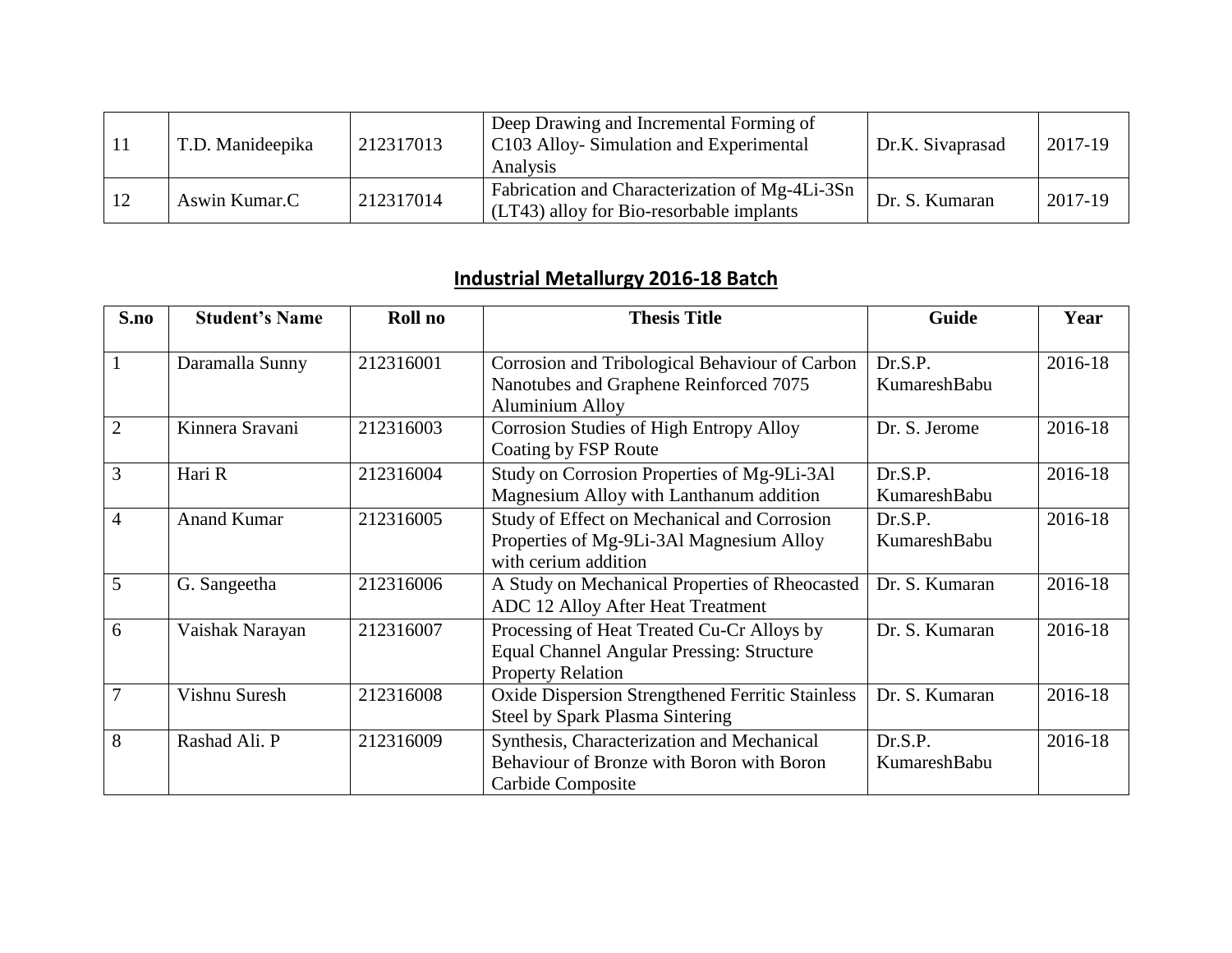|    | Vijayasekhar       | 212316010 | Corrosion and Wear Behaviour of as-cast Al-Zn-                                     | Dr.S.P.           | 2016-18 |
|----|--------------------|-----------|------------------------------------------------------------------------------------|-------------------|---------|
|    |                    |           | Mg-Cu alloy and its AMC Reinforced with $TiB2$                                     | KumareshBabu      |         |
| 10 | M. Prashanth       | 212316011 | Diffusion Bonding of Aluminium With Mild                                           | Dr. B. Ravisankar | 2016-18 |
|    |                    |           | <b>Steel</b>                                                                       |                   |         |
| 11 | Aluvala Venkatesh  | 212316012 | Mechanical Properties and Fracture Studies of                                      | Dr. S. Kumaran    | 2016-18 |
|    |                    |           | Liquid Phase Sintered Nano-Y <sub>2</sub> O <sub>3</sub> Dispersed                 |                   |         |
|    |                    |           | <b>Tungsten Heavy Alloy</b>                                                        |                   |         |
| 12 | Anil Kumar         | 212316013 | Study of Characterization and Phase Stability                                      | Dr.S.P.           | 2016-18 |
|    | Hembram            |           | Studies on Ba La <sub>2</sub> Ti <sub>3</sub> O <sub>10</sub> and Rare Earth Metal | KumareshBabu      |         |
|    |                    |           | Doped Zirconia for TBC Application                                                 |                   |         |
| 13 | <b>Ankit Singh</b> | 212316017 | Study of Corrosion Behaviour of 3D Printed                                         | Dr. S. Kumaran    | 2016-18 |
|    |                    |           | 316LN Stainless Steel                                                              |                   |         |

## **Industrial Metallurgy 2014-16 Batch**

| S.no           | <b>Student's Name</b> | Roll no   | <b>Thesis Title</b>                                                                                     | <b>Guide</b>            | Year    |
|----------------|-----------------------|-----------|---------------------------------------------------------------------------------------------------------|-------------------------|---------|
| $\mathbf{1}$   | Sampreeth S           | 212314001 | Pitting Corrosion Resistance studies of Cast<br>Duplex stainless steel with zirconium Addition          | Dr.S.P.<br>KumareshBabu | 2014-16 |
| 2              | Vishnu K C            | 212314002 | <b>Effect of Heat Treatment and Brazing Thermal</b><br>Exposure on 0.07C-16Cr-6Ni Stainless Steel       | Dr. B. Ravisankar       | 2014-16 |
| 3              | George Kurian         | 212314003 | <b>IGC Susceptibility Studies of Cast Duplex</b><br><b>Stainless Steel With Zirconium addition</b>      | Dr.S.P.<br>KumareshBabu | 2014-16 |
| $\overline{4}$ | <b>B</b> Naveen       | 212314004 | Consolidation of Mechanically Alloyed Al-5083<br>Alloy Powder by Equal Channel Angular<br>Pressing      | Dr.B.Ravi Sankar        | 2014-16 |
| 5              | Sutar Abhijit         | 212314005 | Synthesis and Electrochemical Study of Mg-Ti-<br>Ni Alloys for Hydrogen Storage Application             | Dr. S. Kumaran          | 2014-16 |
| 6              | Suvra Bikash Mondal   | 212314006 | Development of Nanostructured Bi <sub>2</sub> Te <sub>3</sub> .<br>$_{x}Sb_{x}(X=0-1.5)$ Thermoelectric | Dr. S. Kumaran          | 2014-16 |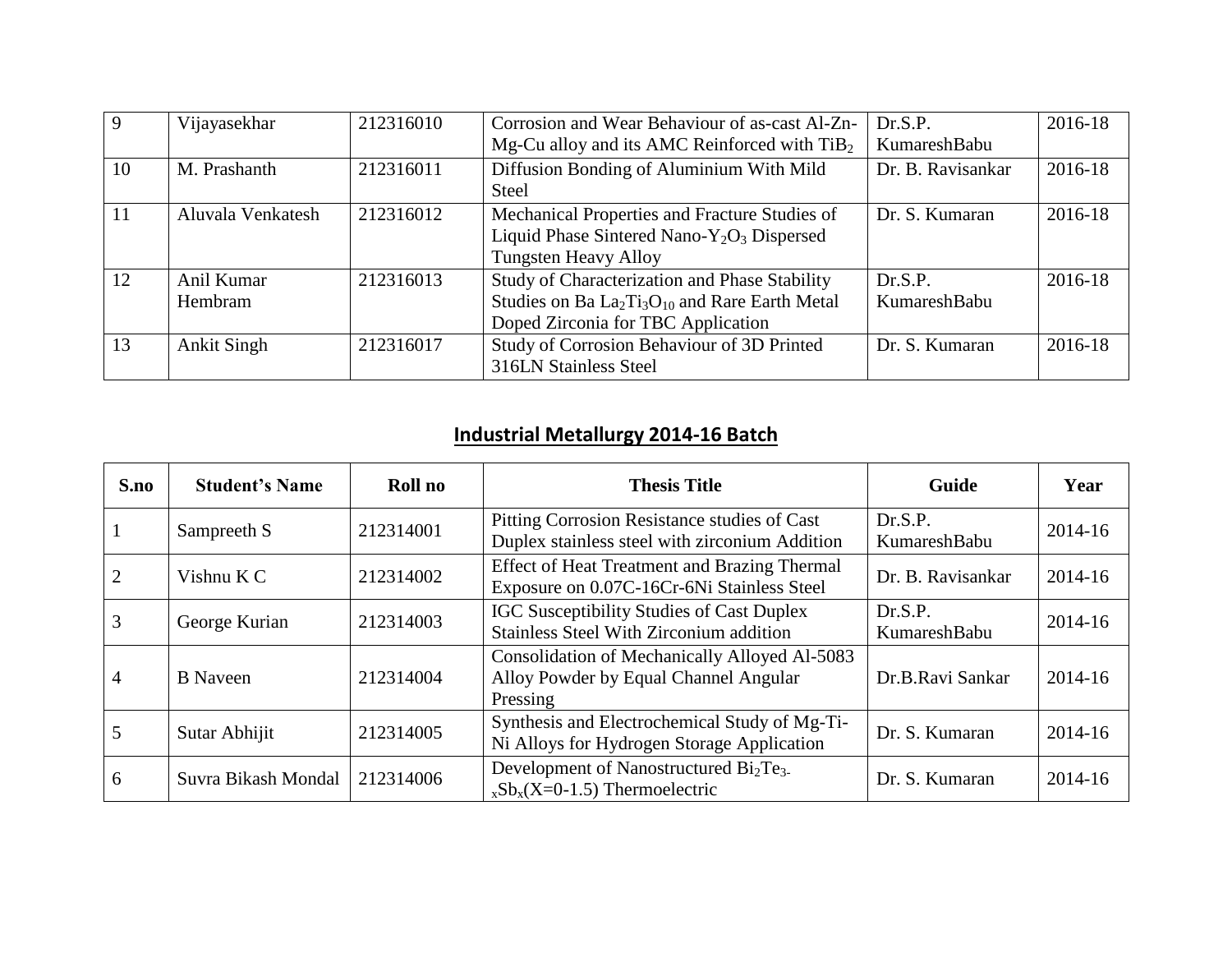| 7  | Naveenraja              | 212314008 | <b>Structure Property Correlation of Amorphous</b><br>Yttria Dispersed Tungsten Heavy alloys                                 | Dr. S. Kumaran          | 2014-16 |
|----|-------------------------|-----------|------------------------------------------------------------------------------------------------------------------------------|-------------------------|---------|
| 8  | P. Anandakumar          | 212314010 | Microstructure and Mechanical Properties of<br>Cold and cryorolled Al-12Zn-2.5Cu-2.5Mg-<br>0.5Ce Alloy                       | Dr. S. Kumaran          | 2014-16 |
| 9  | Vinayak Kumar           | 212314011 | Property Correlations of As-Cast AA443.0<br>Incorporated with MWCNT Nano Particles                                           | Dr.S.P.<br>KumareshBabu | 2014-16 |
| 10 | Sanjay Singh            | 212314013 | Property Correlations of Casty AA<br>713.0/MWCNT Metal Matrix Composite                                                      | Dr.S.P.<br>KumareshBabu | 2014-16 |
| 11 | Subrahmanyam<br>Adabala | 212314015 | Residual Stress Analysis of Short Peened IN706<br>Ni Based Superalloy                                                        | Dr. B. Ravisankar       | 2014-16 |
| 12 | Thati Gowtham<br>Shome  | 212314016 | Evaluation of MechnaicalBehaviour of Coated<br><b>Materials</b>                                                              | Dr. B. Ravisankar       | 2014-16 |
| 13 | Nallati Yugendher       | 212314017 | Study and Development of Al-Cu-1.3Li Alloy<br>With Incorporation of Cobalt and its Corrosion<br><b>Property Correlations</b> | Dr.S.P.<br>KumareshBabu | 2014-16 |
| 14 | Nivas R                 | 212314018 | <b>Evolution of Microstructure and Mechanical</b><br>Properties of Dissimilar Joint Between Low<br>Alloy and Stainless Steel | Dr.K. Sivaprasad        | 2014-16 |

## **Industrial Metallurgy 2013-15 Batch**

| S.no | <b>Student's Name</b> | Roll no   | <b>Thesis Title</b>                                                                                                         | Guide             | Year    |
|------|-----------------------|-----------|-----------------------------------------------------------------------------------------------------------------------------|-------------------|---------|
|      | Ganesan R             | 212313001 | Tool Life Improvement on Cold Forging of<br><b>Welded Nut</b>                                                               | Dr. B. Ravisankar | 2013-15 |
|      | Sridharan G           | 212313002 | Fabrication of Magnesium Based Alloy for<br>Biodegradable Implants                                                          | Dr. S. Kumaran    | 2013-15 |
| 3    | Nithin Raj P          | 212313003 | Microstructure and Mechanical Properties<br>Rolled / Cryorolled Rare Earth Containing<br>Cerium 5XXX Series Aluminium Alloy | Dr. S. Kumaran    | 2013-15 |